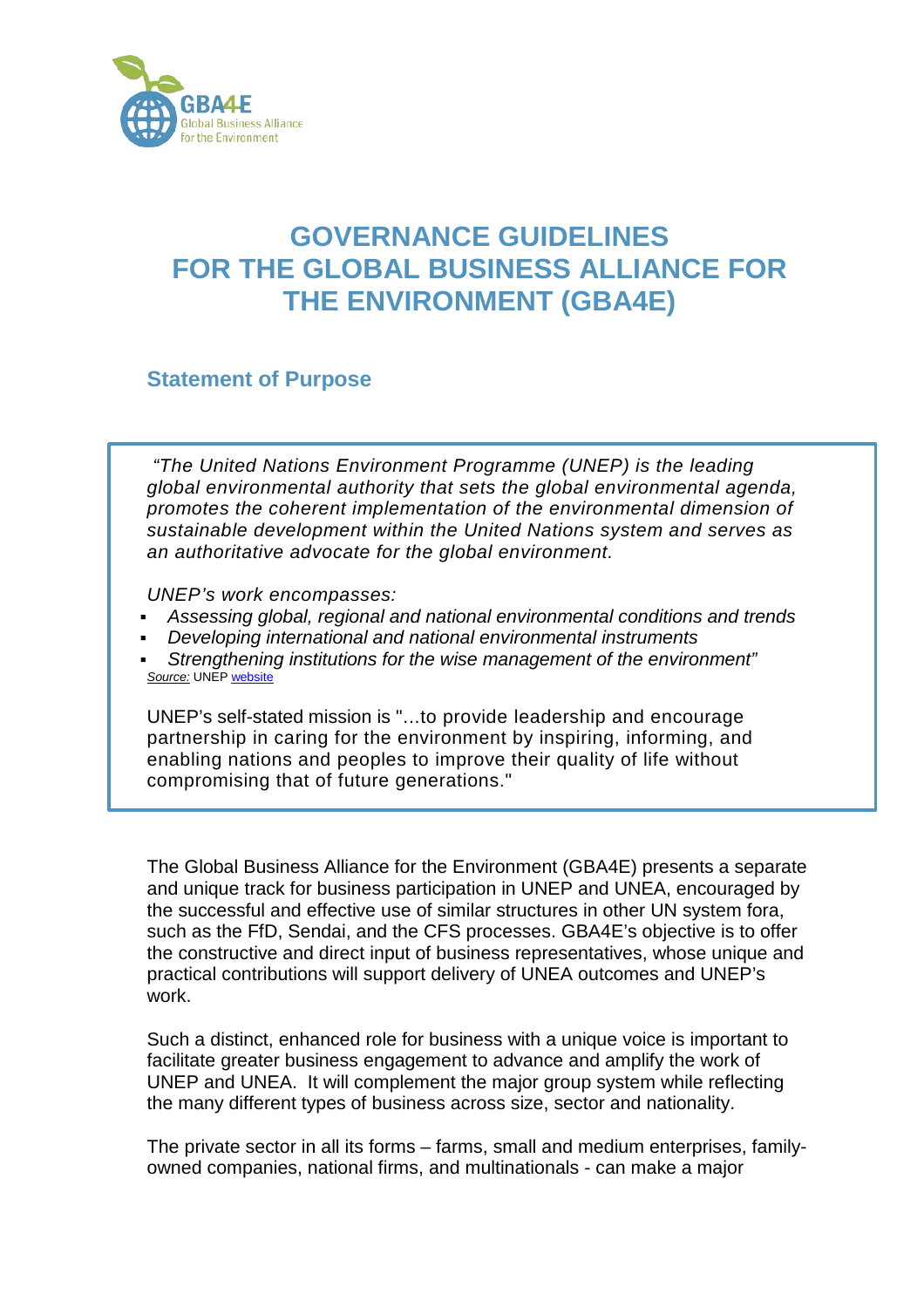

contribution to UNEP's mission and foster environmental stewardship around the world. Important examples of businesses' ability to assist UNEP include broader involvement of SMEs and business communities from developing countries, better engagement of business leaders to advance UNEP's agenda, statistical programmes, partnerships, revised business practices, and new innovative environmentally-friendly business approaches.

Business is central to all our daily lives, providing livelihoods, and many necessities and essential services, whether we live in the world's richest economies or in the poorest developing countries. Business is already the biggest engine of poverty reduction and economic growth in the developing world. On average, business provides 60% of GDP, 80% of capital flows and 90% of jobs in developing countries. It is a major source of the US\$1 trillion a year needed to finance sustainable development.

The UNEA, the 2030 Agenda and the Addis Ababa Action Agenda, as well as other follow-up processes after Rio+20 including the Paris Agreement, highlight the critical role of business as a source of investors, employers, producers, innovators, marketers, customers, taxpayers and neighbour. Business also plays an important role as good citizen, leading, promoting, and reporting responsible and sustainable practices, working with local communities, international agencies, governments, civil society and the scientific community.

Governments alone cannot achieve the ambitious targets we have set for ourselves, and it is clear that national governments want and expect to interact directly with business in taking on these global challenges. Governments will benefit from the direct and unfiltered input of business on technical matters, economic and environmental aspects and on the enabling frameworks that best support business's contribution to sustainability.

Clearly, increased transparency and inclusivity, in both policy deliberations and implementation of the 2030 agenda, is now a fundamental imperative to advance sustainability. To reflect the growing emphasis on business engagement, GBA4E looks to UNEP to work with business to pursue institutional innovation that ensures opportunities for business to inform deliberations and provide a resource to governments and the secretariat.

Accordingly, the primary purpose of the GBA4E is to define and deliver the business sectors' commitment to addressing global environmental issues. Five key principles have been defined by the GBA4E as the framework of this commitment:

- 1. Assist with the achievement of the SDGs.
- 2. Augment the contribution of business to policy development and implementation on environmental issues.
- 3. Support entrepreneurship and private enterprise, and their involvement in the UN environmental process.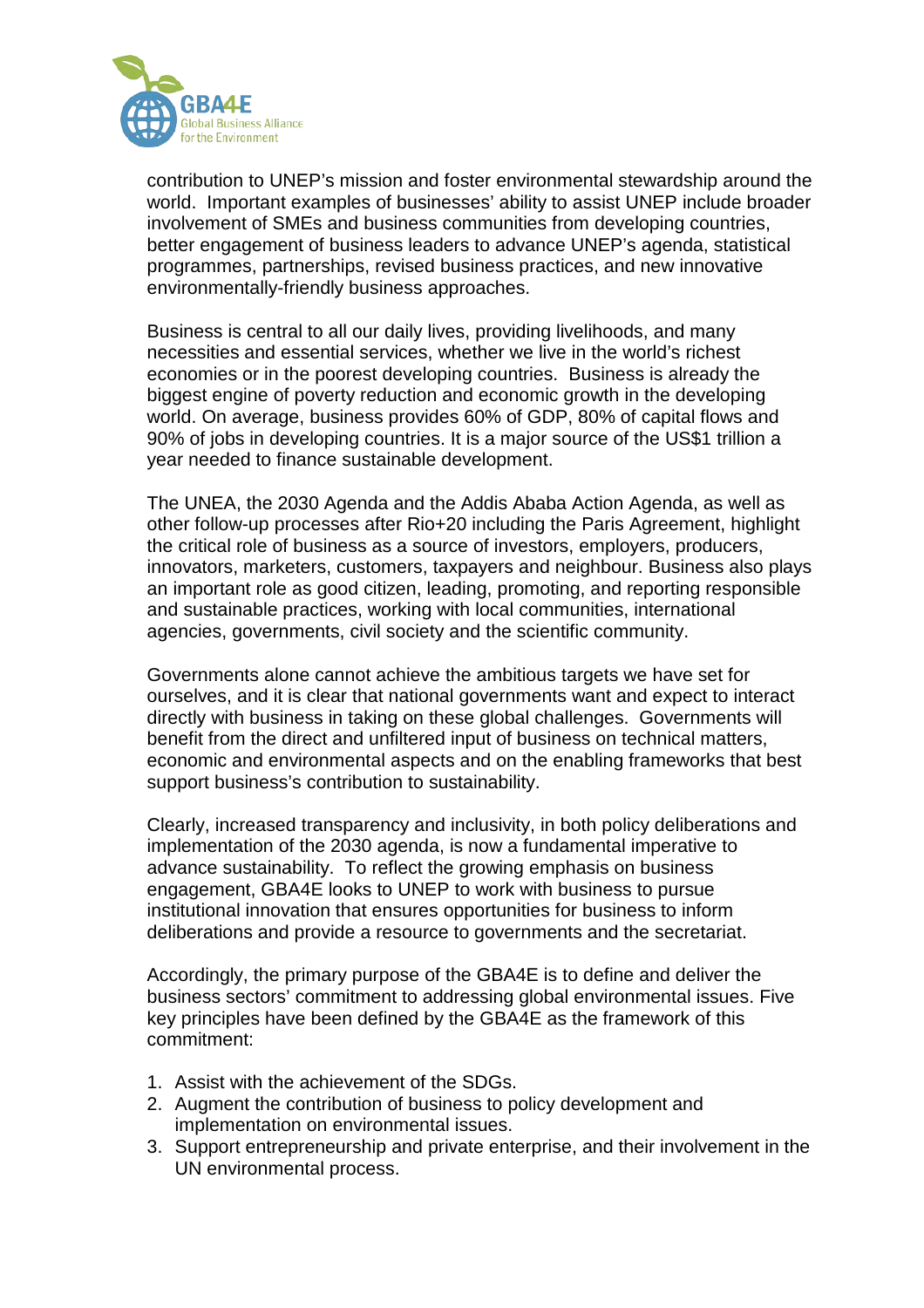

- 4. Provide comprehensive and inclusive engagement of business in UN Environment events.
- 5. Capture the power of partnerships.

## **Guidelines**

- 1. The Global Business Alliance for the Environment (GBA4E) is a network rather than an association that monitors and provides input into multilateral processes in the context of the UNEP and UNEA. It is not incorporated and operates on a virtual basis with no office premises.
- 2. The GBA4E is a network of the willing.
- 3. Membership is open to all national, regional and international business organisations, enterprises, cooperatives, and trade associations linked to or concerned with environmental issues and the SDGs.
- 4. The GBA4E will undertake such activities as agreed by the members throughout the year. Such activities may include, amongst others:
	- a. Information sharing on multi-lateral processes
	- b. Identification of emerging issues
	- c. Work sharing to manage multilateral processes in the context of the UNEP and UNEA
	- d. Development of position papers
	- e. Networking and advocacy
- 5. Decisions on policy and practical matters are taken through the maximum consensus possible. Silence is counted as agreement. If the chairperson deems that consensus cannot be reached on a practical matter (such as speaking slots at events), then such a decision may be made by a simple majority vote of members. On policy issues, if consensus cannot be reached, the policy position will not be a 'GBA4E' position but simply reflect the views of the organisations that agreed to it. No GBA4E member shall be precluded from taking any policy position that may differ from the BC position, regardless of whether that member attended the meeting.
- 6. GBA4E facilitates participation of all business actors at UNEP and UNEA who wish to participate.
- 7. Information sharing, collaboration, sponsorships and voluntary financial contributions are all invited and welcomed to support these efforts. All contributions will be administered by the Co-chairs.